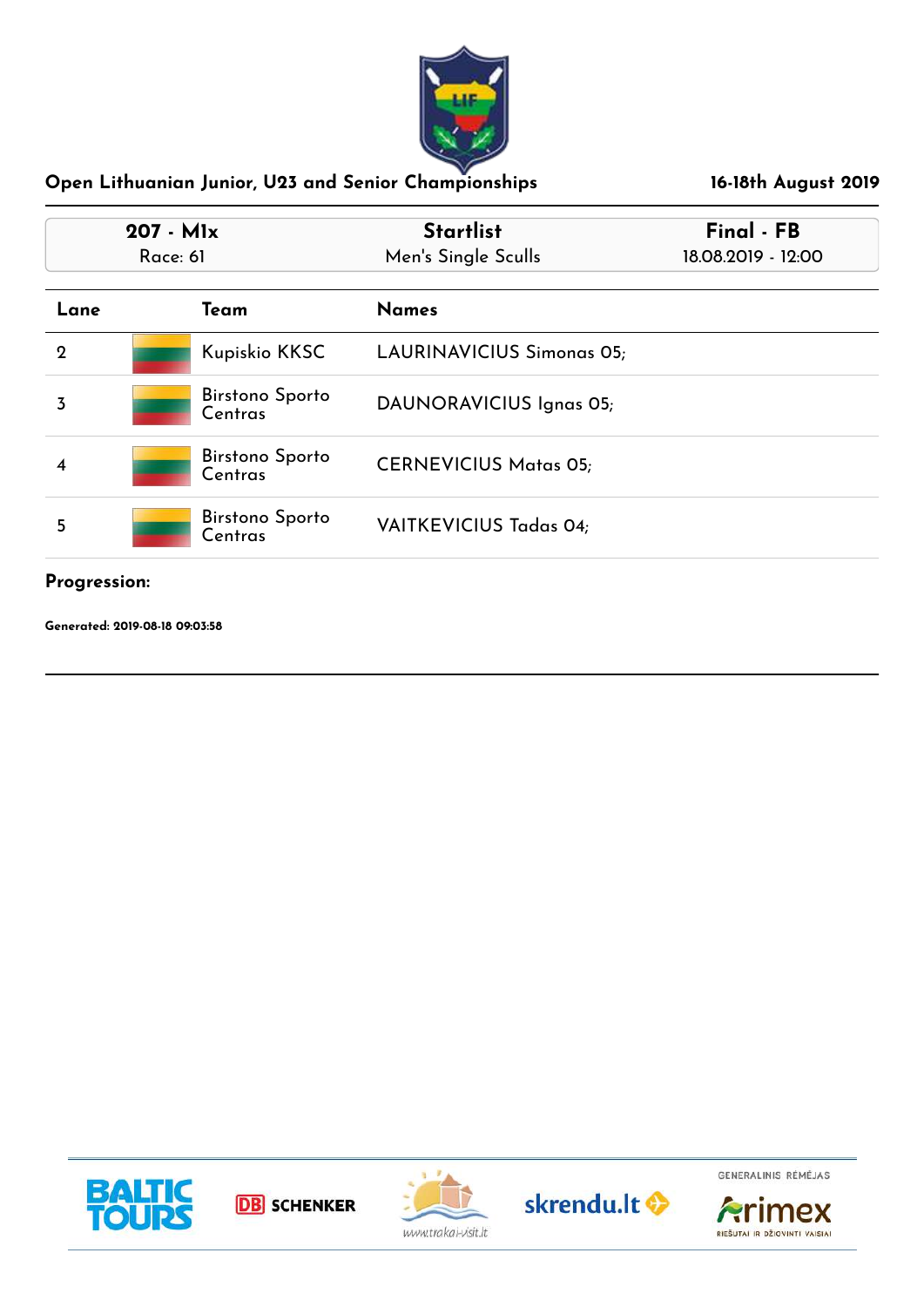

| 207 - Mlx<br><b>Race: 62</b> |                                             | <b>Startlist</b><br>Men's Single Sculls | Final - FA<br>18.08.2019 - 12:07 |
|------------------------------|---------------------------------------------|-----------------------------------------|----------------------------------|
| Lane                         | Team                                        | <b>Names</b>                            |                                  |
|                              | Kauno Sporto<br>Mokykla<br><b>Bangputys</b> | CAPSKAS Jokubas 01;                     |                                  |
| $\mathbf 2$                  | <b>Fairlop Rowing</b><br>Club               | SVETIKAS Tadas 86;                      |                                  |
| $\overline{3}$               | Klaipedos<br>Irklavimo Centras              | MURAVJOV Artur 97;                      |                                  |
| 4                            | Kauno Sporto<br>Mokykla<br><b>Bangputys</b> | DZIAUGYS Martynas 86;                   |                                  |
| 5                            | Kauno Sporto<br>Mokykla<br>Bangputys        | JAKUBAUSKAS Rokas 02;                   |                                  |
| 6                            | <b>VMSC Glorija</b>                         | MATUSEVICIUS Augustinas OI;             |                                  |

**Progression:**

**Generated: 2019-08-18 09:03:58**



**DB** SCHENKER





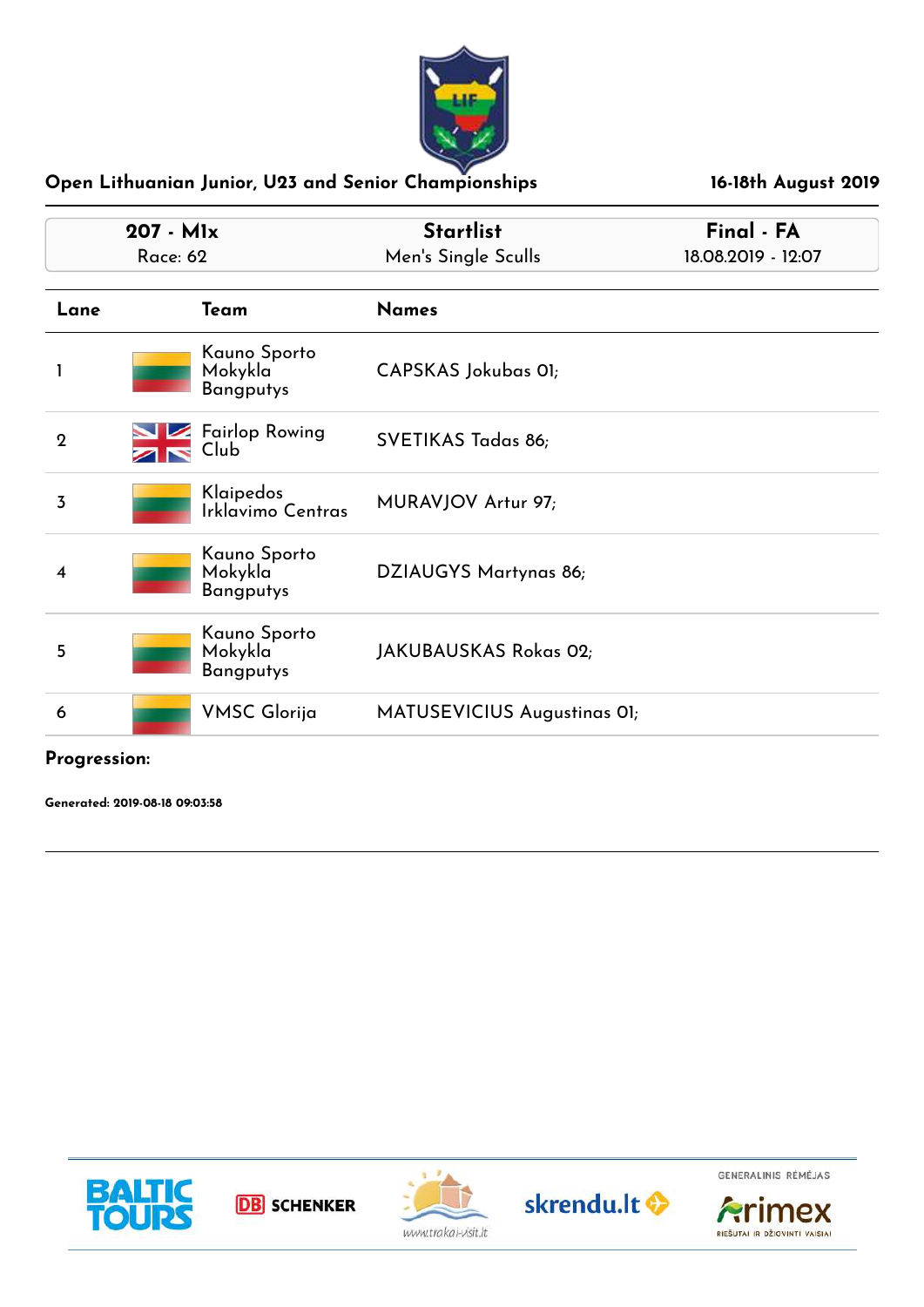

| $208 - M4x$<br><b>Race: 63</b> |                                              | <b>Startlist</b><br>Men's Quadruple Sculls                                                      | Final - FA<br>18.08.2019 - 12:24 |
|--------------------------------|----------------------------------------------|-------------------------------------------------------------------------------------------------|----------------------------------|
| Lane                           | Team                                         | Names                                                                                           |                                  |
|                                | Lithuania                                    | CERNEVICIUS Paulius 99; MAROCKA Domantas 00;<br>MASANAUSKAS Titas 01; PRUSINSKAS Virgilijus 01; |                                  |
| $\overline{2}$                 | Kauno Sporto<br>Mokykla<br><b>Bangputys</b>  | DAUGELA Elijus 05; JAGMINAS Benas 04; PALIONIS<br>Kristupas 02; PALIONIS Augustas 02;           |                                  |
| 3                              | Kauno Sporto<br>Mokykla<br><b>Bangputys</b>  | VOZNIKAS Arnoldas 02; GREIVYS Aidas 02;<br><b>JUSKEVICIUS Povilas 03; KELMELIS Arnedas 02;</b>  |                                  |
|                                | Moldova<br>孏                                 | GOROHOVSKI Vladislav 02; MURUGOV Artem 04;<br>GOMANUK Nikolai 02; MOSHOI Artem 03;              |                                  |
| 5                              | Turun Soutajat-<br>Takon Soutajat            | HELMI Antton; JOUSIMO Joonas; KIVISTO Theodor 88;<br>KOIRANEN Antti 96;                         |                                  |
| 6                              | Vilniaus Miesto<br>Sporto Centras -<br>IK 8+ | NIENIUS Gvidas 99; PAUNKSNIS Benas 02; BINKIS<br>Irvydas 02; LIUTKUS Zygimantas 02;             |                                  |

# **Progression:**

**Generated: 2019-08-18 09:03:58**











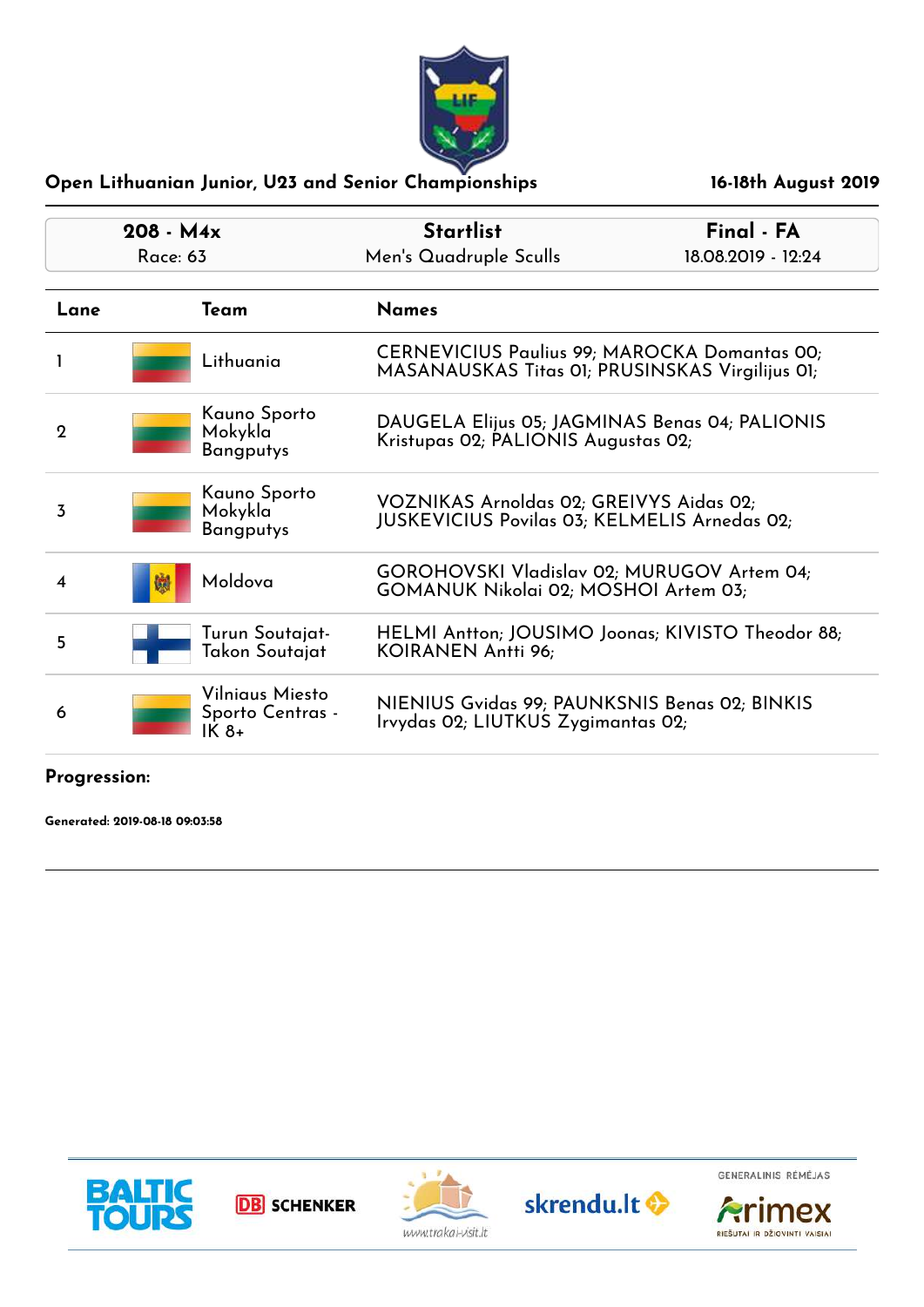

| 209 - W2-<br><b>Race: 64</b> |                                 | <b>Startlist</b><br>Women's Pair                  | Final - F1<br>18.08.2019 - 12:34 |
|------------------------------|---------------------------------|---------------------------------------------------|----------------------------------|
| Lane                         | Team                            | <b>Names</b>                                      |                                  |
|                              | Siauliu Irklavimo<br>Federacija | MORKUNAITE Raminta 01; KAZLAUSKAITE Martyna 01;   |                                  |
|                              | Klaipedos<br>Irklavimo Centras  | MONKEVICIUTE Gabija 03; AUGUSTINAITE Beatrice 04; |                                  |

#### **Progression:**

**Generated: 2019-08-18 09:03:58**









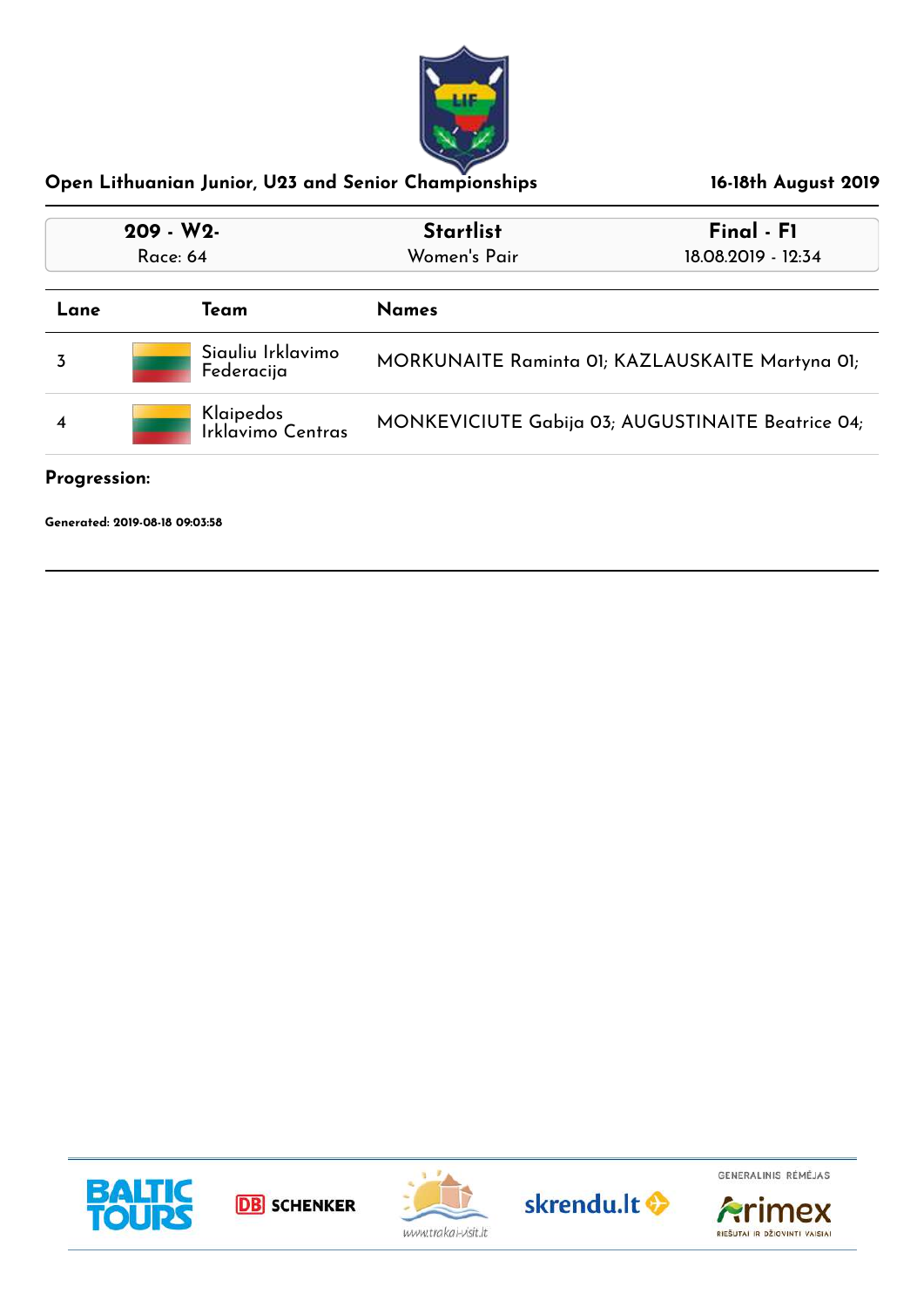

| $210 - M8+$<br><b>Race: 65</b> |                                | <b>Startlist</b><br>Men's Eight                                                                                                                                                         | Final - F1<br>18.08.2019 - 12:44                                                                                                                           |  |
|--------------------------------|--------------------------------|-----------------------------------------------------------------------------------------------------------------------------------------------------------------------------------------|------------------------------------------------------------------------------------------------------------------------------------------------------------|--|
| Lane                           | Team                           | <b>Names</b>                                                                                                                                                                            |                                                                                                                                                            |  |
|                                | Klaipedos<br>Irklavimo Centras | PLAUSKA Tomas 88; MURAVJOV Artur 97; LOGVINOVAS<br>Gustas 03; VAITKUNAS Tautvydas 95; BALSYS Dovydas<br>91; VENCKUS Valdas 00; VOLKOVAS Benas 01; RAZMA<br>Ramunas OI; KLIMAS Rokas 03; |                                                                                                                                                            |  |
| $\mathbf{2}$                   | Klaipedos<br>Irklavimo Centras | <b>UBARTAS Eimantas 03; VAICIUS Justas 04; BATAKIS</b><br>KUKLERIS Emilijus 03; GALDIKAS Adelaras 03;<br>ROMERIS Deimantas 03; SOKOLOVA Diana;                                          | Gvidas 03; VOLOSENKO Michail 01; KATKUS Aironas 04;                                                                                                        |  |
| $\overline{3}$                 | Trakai                         | KOZLOVSKIJ Arnold 00; NESCERENKO Arturas 00;<br>USCILA Modestas 03; PREIDYS Kasperas 02;<br>02; KOZLOVSKIJ Daniel 04;                                                                   | KONDRATAVICIUS Vaidas 02; BAREIKA Donatas 03;<br>JAKUBOSVKIJ Domantas 04; GOLYSENKO Dominykas                                                              |  |
| 4                              | <b>SIF-Kaunas</b>              | BALIUTAVICIUS Tadas 04; NOREIKA Rojus 03;                                                                                                                                               | AZBIKAVICIUS Saulius 02; GUDUKAS Mantas 02; JUKNA<br>Eimantas 02; DAUNORAS Dzeraldas 03; KIRDA Paulius<br>02; VAITKEVICIUS Martynas 01; GUDELIUNAS Juozas; |  |
| 5                              | Klaipedos<br>Irklavimo Centras | Vilius 02; NAGYS Aronas 01; JUZAITIS Martinas 97;<br>GEDRIMAS Rokas 96; BABARSKAS Edvardas 95;<br>DONSKIS Dovydas 97; KLIMAS Rokas 03;                                                  | DANEIKA Benas OI; GRIKPEDIS Vilius 02; KUNDROTAS                                                                                                           |  |

# **Progression:**

**Generated: 2019-08-18 09:03:58**



**DB** SCHENKER





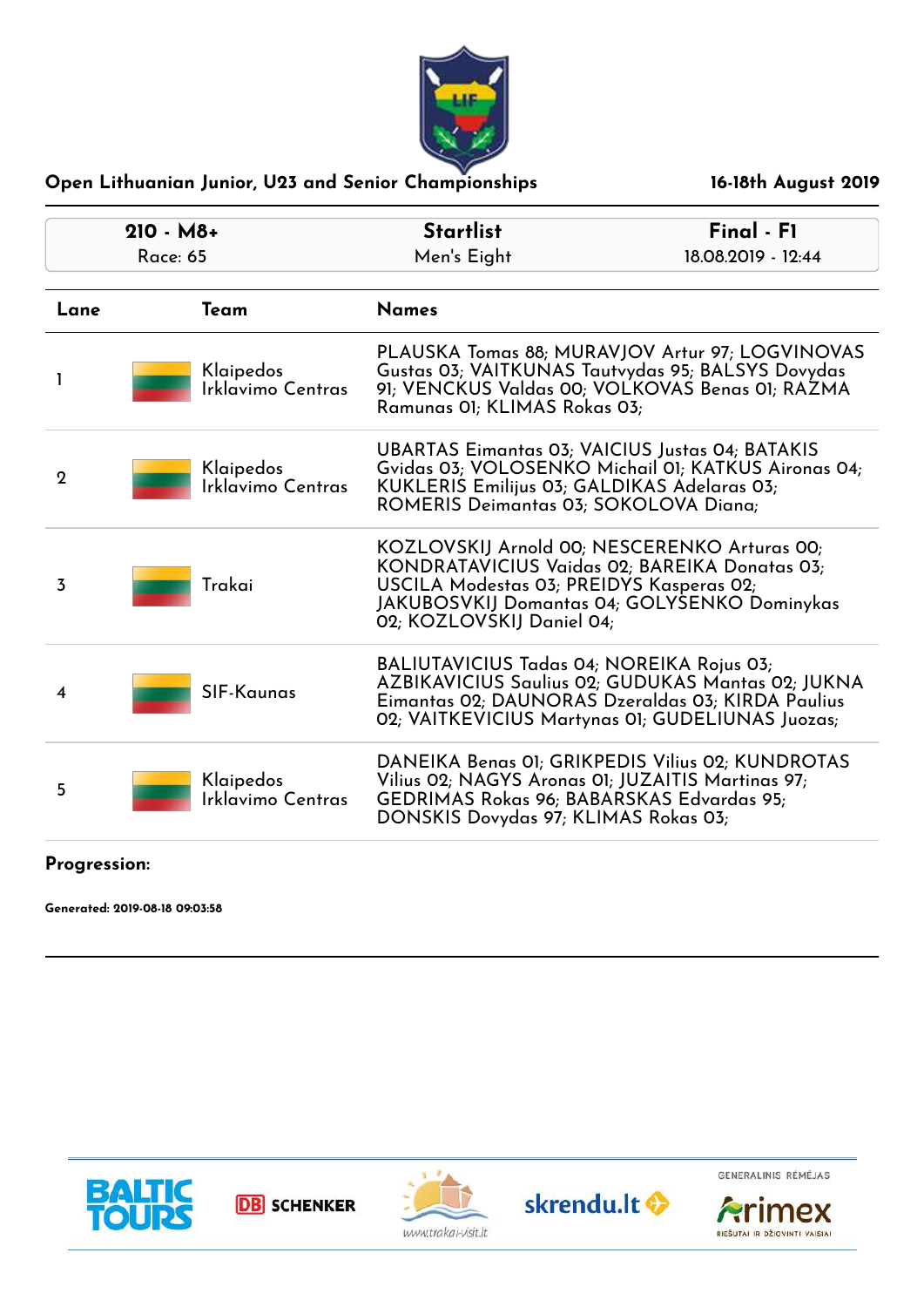

|              | $211 - W2x$<br>Race: 66 |                                                  | <b>Startlist</b><br>Final - F1<br>Women's Double Sculls<br>18.08.2019 - 12:54 |  |
|--------------|-------------------------|--------------------------------------------------|-------------------------------------------------------------------------------|--|
| Team<br>Lane |                         |                                                  | <b>Names</b>                                                                  |  |
| $\mathbf 2$  |                         | Kauno Sporto<br>Mokykla<br><b>Bangputys-KRSM</b> | <b>JUZENAITE Ugne 02; RIMKUTE Dovile 01;</b>                                  |  |
| 3            |                         | Klaipedos<br>Irklavimo Centras                   | SIMKUTE Karolina 02; STANKUTE Jurinda 01;                                     |  |
|              |                         | Kauno Sporto<br>Mokykla<br><b>Bangputys</b>      | VAIDELYTE Laurita 03; DAMBRAUSKAITE Mija 03;                                  |  |
| 5            |                         | Siauliu Sporto<br>Mokykla<br>Atzalynas           | NAZARENKAITE Nomeda 02; ZILIONYTE Kamile 02;                                  |  |

### **Progression:**

**Generated: 2019-08-18 09:03:58**









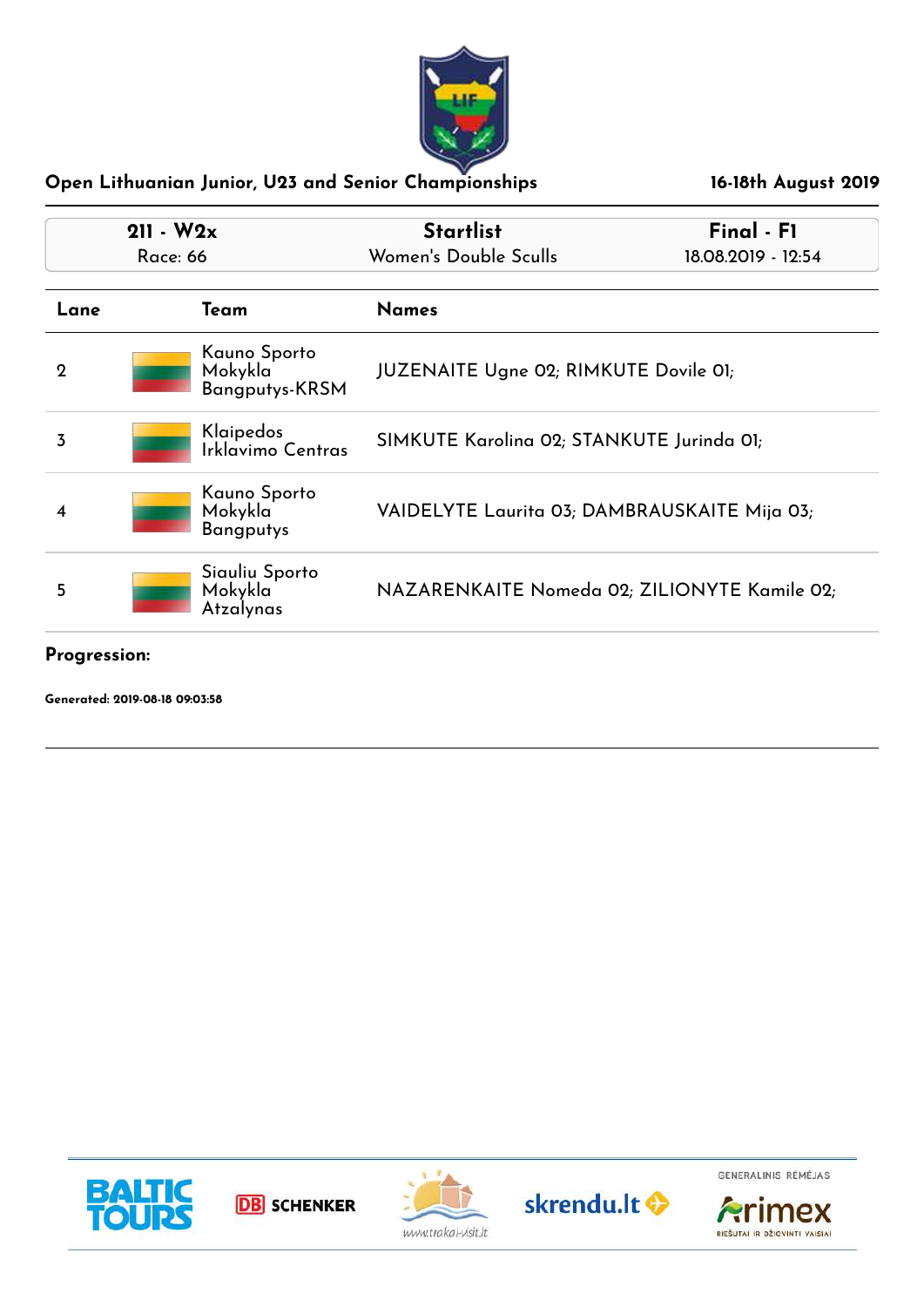

| $212 - W4$  |                                 | <b>Startlist</b>  | Final - F1                                                                                        |  |
|-------------|---------------------------------|-------------------|---------------------------------------------------------------------------------------------------|--|
| Race: 67    |                                 | Women's Four      | 18.08.2019 - 13:04                                                                                |  |
| Lane        | Team                            | <b>Names</b>      |                                                                                                   |  |
| $\mathbf 2$ | Vilniaus Ozo<br>Gimnazija       |                   | SARKAUSKAITE Gabija 02; BARKUTE Ingrida 00;<br><b>KRALIKAITE Kamile 01; PUTNAITE Vilmante 02;</b> |  |
| 3           | Klaipedos                       | Irklavimo Centras | TAURAGAUSKAITE Melita 02; JONAUSKAITE Dainida<br>04; KLUMBYTE Auguste 03; AUGUSTINAITE Beatrice;  |  |
|             | Siauliu Irklavimo<br>Federacija |                   | MOCKUTE Auguste 01; GRINYTE Viktorija 04; BUDRYTE<br>Vytaute 05; BUDRYTE Domante 03;              |  |

### **Progression:**

**Generated: 2019-08-18 09:03:58**



**DB** SCHENKER





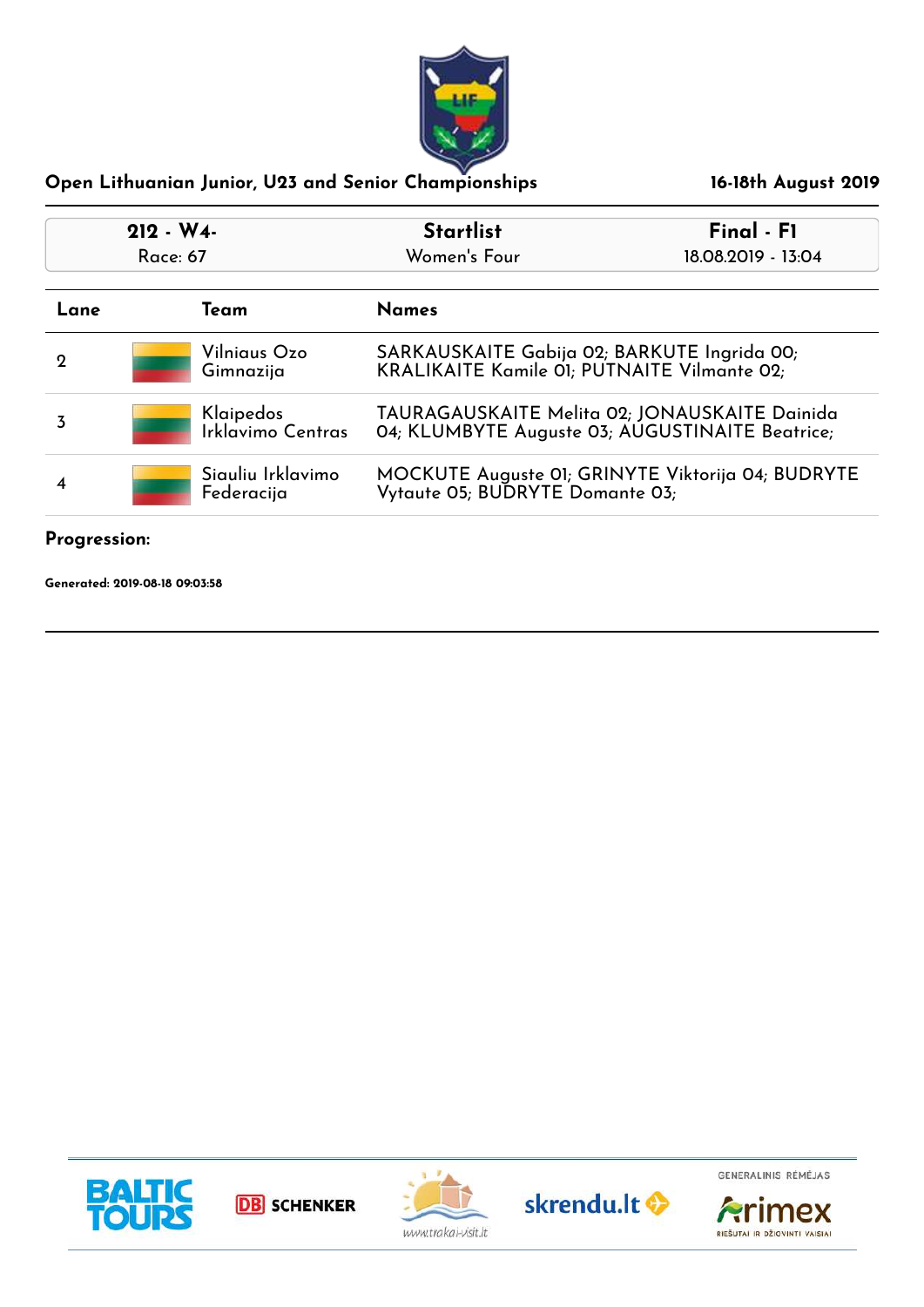

| 306 - BWlx<br><b>Race: 68</b> |                                             | <b>Startlist</b><br>Women's Single Sculls | Final - F1<br>18.08.2019 - 13:15 |
|-------------------------------|---------------------------------------------|-------------------------------------------|----------------------------------|
| Lane                          | Team                                        | <b>Names</b>                              |                                  |
| 1                             | Kauno Sporto<br>Mokykla<br><b>Bangputys</b> | MAIZVILAITE Egle 00;                      |                                  |
| $\mathbf 2$                   | Moldova<br>嫐                                | <b>MAKARENCO Diana 03;</b>                |                                  |
| $\overline{3}$                | Kauno Sporto<br>Mokykla<br><b>Bangputys</b> | GINEVICIUTE Agne 98;                      |                                  |
| 4                             | Kauno Sporto<br>Mokykla<br>Bangputys        | <b>DRULYTE Rusne 04;</b>                  |                                  |
| 5                             | KRSM - IK<br><b>Favoritas</b>               | <b>VASKEVICIUTE Guste 04;</b>             |                                  |
| 6                             | Kauno Sporto<br>Mokykla<br><b>Bangputys</b> | MALIJAUSKAITE Raminta 03;                 |                                  |

# **Progression:**

**Generated: 2019-08-18 09:03:58**











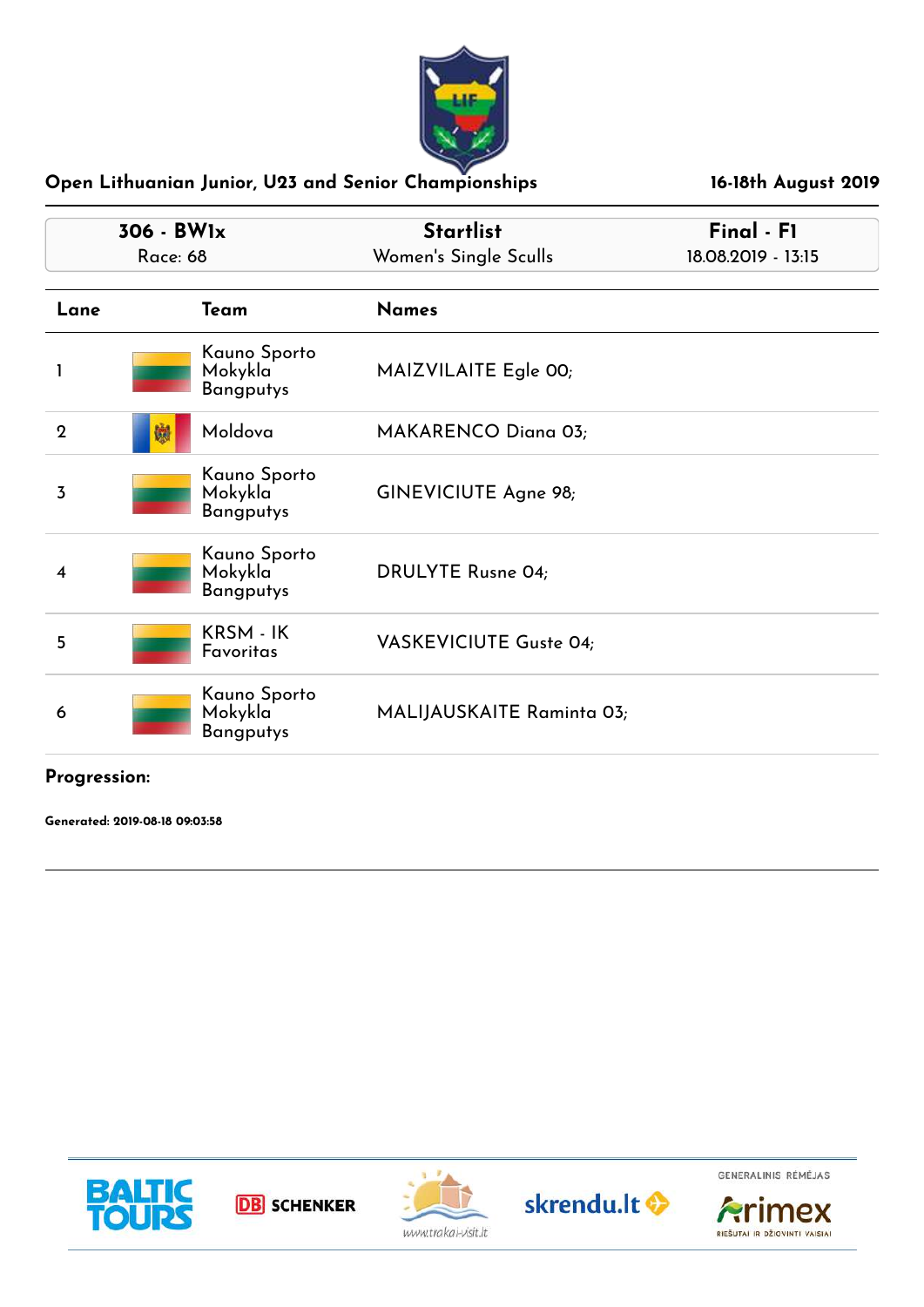

| 307 - BW <sub>4x</sub><br>Race: 69               |                           | <b>Startlist</b><br>Women's Quadruple Sculls                                                      | Final - F1<br>18.08.2019 - 13:32 |  |
|--------------------------------------------------|---------------------------|---------------------------------------------------------------------------------------------------|----------------------------------|--|
| Lane                                             | Team                      | <b>Names</b>                                                                                      |                                  |  |
| 3                                                | Vilniaus Miesto<br>$IK8+$ | KOMARAITE Julija 00; KIRSYTE Austeja 01; UTKUTE<br>Sporto Centras -<br>Ugne OI; KIRSYTE Migle OI; |                                  |  |
| Kauno Sporto<br>Mokykla<br>4<br><b>Bangputys</b> |                           | <b>GRUMADAITE Vestina 04; NABAZAITE Emilija 04;</b><br>SAKICKAITE Ugne 05; ZELVYTE Ema 06;        |                                  |  |

**Progression:**

**Generated: 2019-08-18 09:03:58**









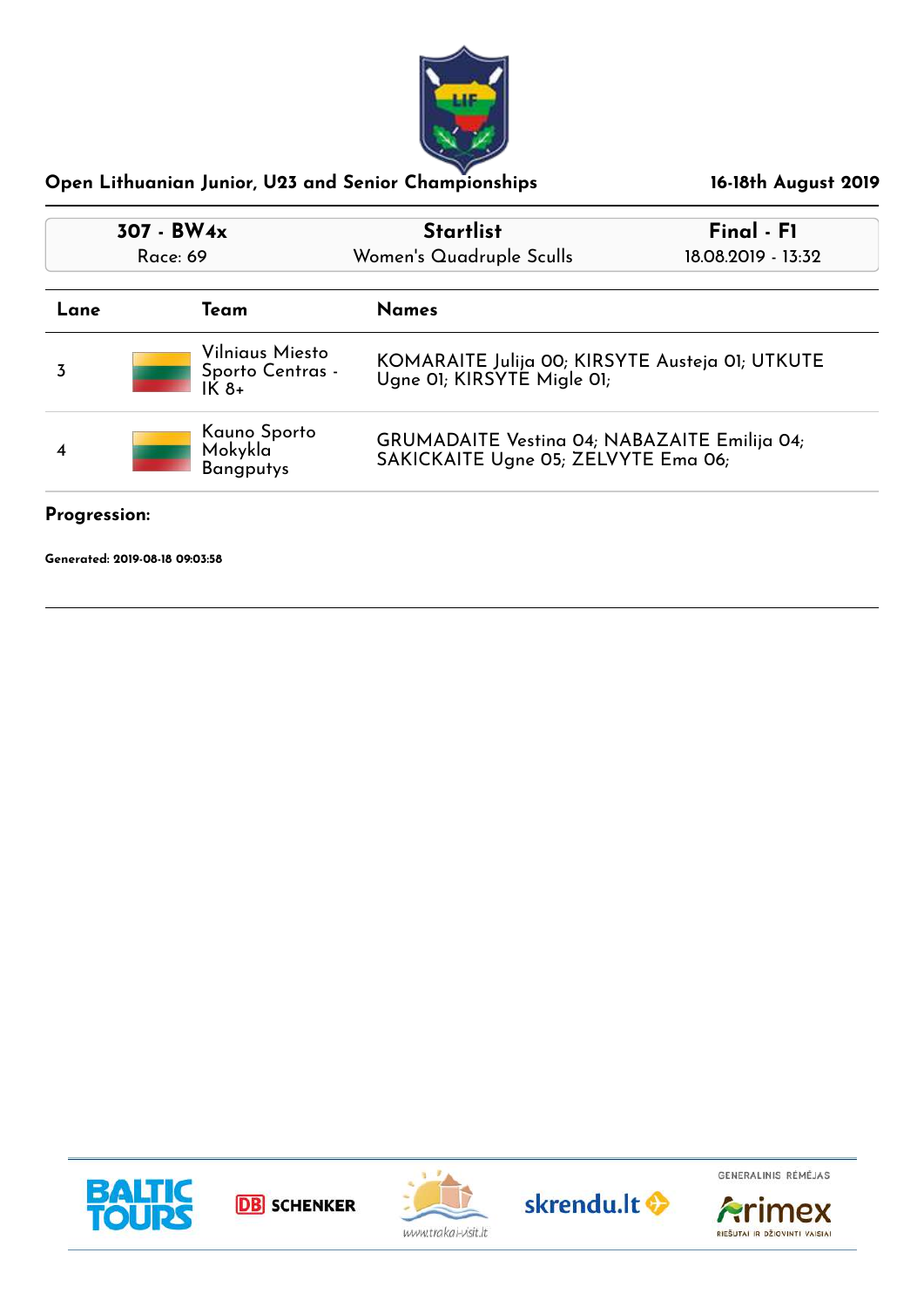

| 308 - BM2-<br>Race: 70 |                                 | <b>Startlist</b><br>Men's Pair               | Final - F1<br>18.08.2019 - 13:42             |  |
|------------------------|---------------------------------|----------------------------------------------|----------------------------------------------|--|
| Lane                   | Team                            | <b>Names</b>                                 |                                              |  |
|                        | KRSM - IK<br><b>Favoritas</b>   | VIRSUTIS Arijus 04; LODA Simonas 03;         |                                              |  |
| $\mathbf 2$            | Armenia                         | JANIKYAN Mher 97; MIRZOYAN Pailak 98;        |                                              |  |
| 3                      | Klaipedos<br>Irklavimo Centras  | VOLKOVAS Benas 01; RAZMA Ramunas 01;         |                                              |  |
|                        | Siauliu Irklavimo<br>Federacija | GUDUKAS Mantas 02; AUZBIKAVICIUS Saulius 02; |                                              |  |
| 5                      | KRSM - IK<br><b>Favoritas</b>   |                                              | STANKUNAS Dovydas 00; STANKUNAS Domantas 00; |  |

**Progression:**

**Generated: 2019-08-18 09:03:58**









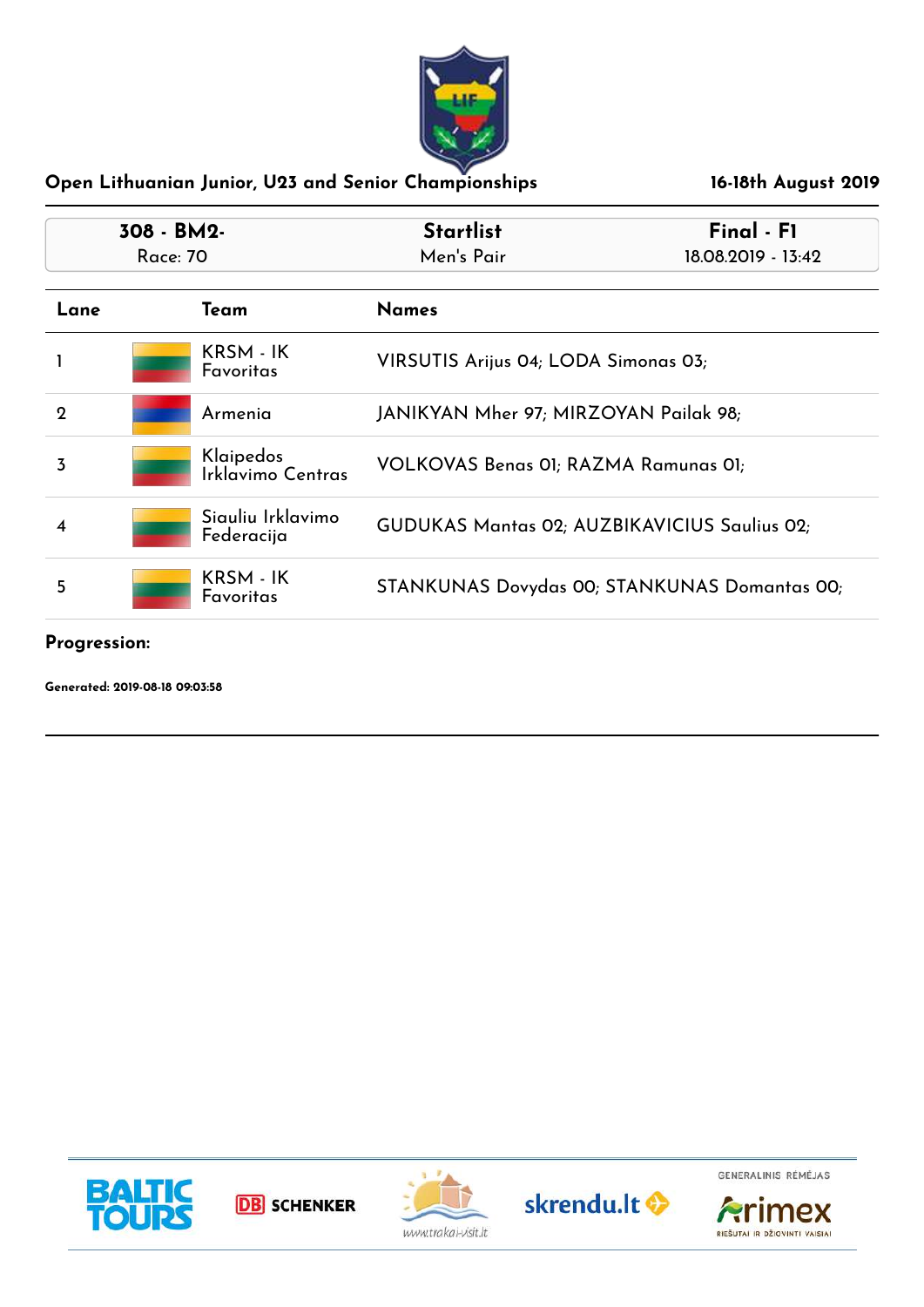

| 309 - BW8+  |                                | <b>Startlist</b>                                                                                                                                                                                                              | Final - F1                                                                                                                                                 |
|-------------|--------------------------------|-------------------------------------------------------------------------------------------------------------------------------------------------------------------------------------------------------------------------------|------------------------------------------------------------------------------------------------------------------------------------------------------------|
|             | <b>Race: 71</b>                | Women's Eight                                                                                                                                                                                                                 | 18.08.2019 - 13:52                                                                                                                                         |
| Lane        | Team                           | <b>Names</b>                                                                                                                                                                                                                  |                                                                                                                                                            |
| $\mathbf 2$ | Klaipedos<br>Irklavimo Centras | KIRSYTE Austeja 01; TALACKAITE Daniele 01;<br>O2:                                                                                                                                                                             | SAPARAVICIUS Jonas 03; SARKAUSKAITE Gabija 02;<br>VASKEVICIUTE Guste 04; RIMKUTE Dovile 01; BARKUTE<br>Ingrida 00; KRALIKAITE Kamile 01; PUTNAITE Vilmante |
| 3           | Klaipedos<br>Irklavimo Centras | STANKUTE Jurinda 01; SOBUTAITE Karina 03;<br>04; KLUMBYTE Auguste 03; SIMKUTE Karolina 02;<br>KLIMAS Rokas 03;                                                                                                                | MONKEVICIUTE Gabija 03; AUGUSTINAITE Beatrice 04;<br>TAURAGAUSKAITE Melita 02; JONAUSKAITE Dainida                                                         |
| 4           | Klaipedos<br>Irklavimo Centras | SOKOLOVA Diana 01; BUDRYTE Domante 03;<br>STANKUTE Laura 97; MISEVICIUTE Julija 03;<br>BAGDONAVICIUTE Patricija 04; PALIOKAITE Emilija 05;<br>RAMANAUSKAITE Emilija 03; SKEIRYTE Elija 04;<br><b>SAPARAVICIUS Povilas 05;</b> |                                                                                                                                                            |
|             |                                |                                                                                                                                                                                                                               |                                                                                                                                                            |

## **Progression:**

**Generated: 2019-08-18 09:03:58**







skrendu.lt <br/>
<sup>O</sup>



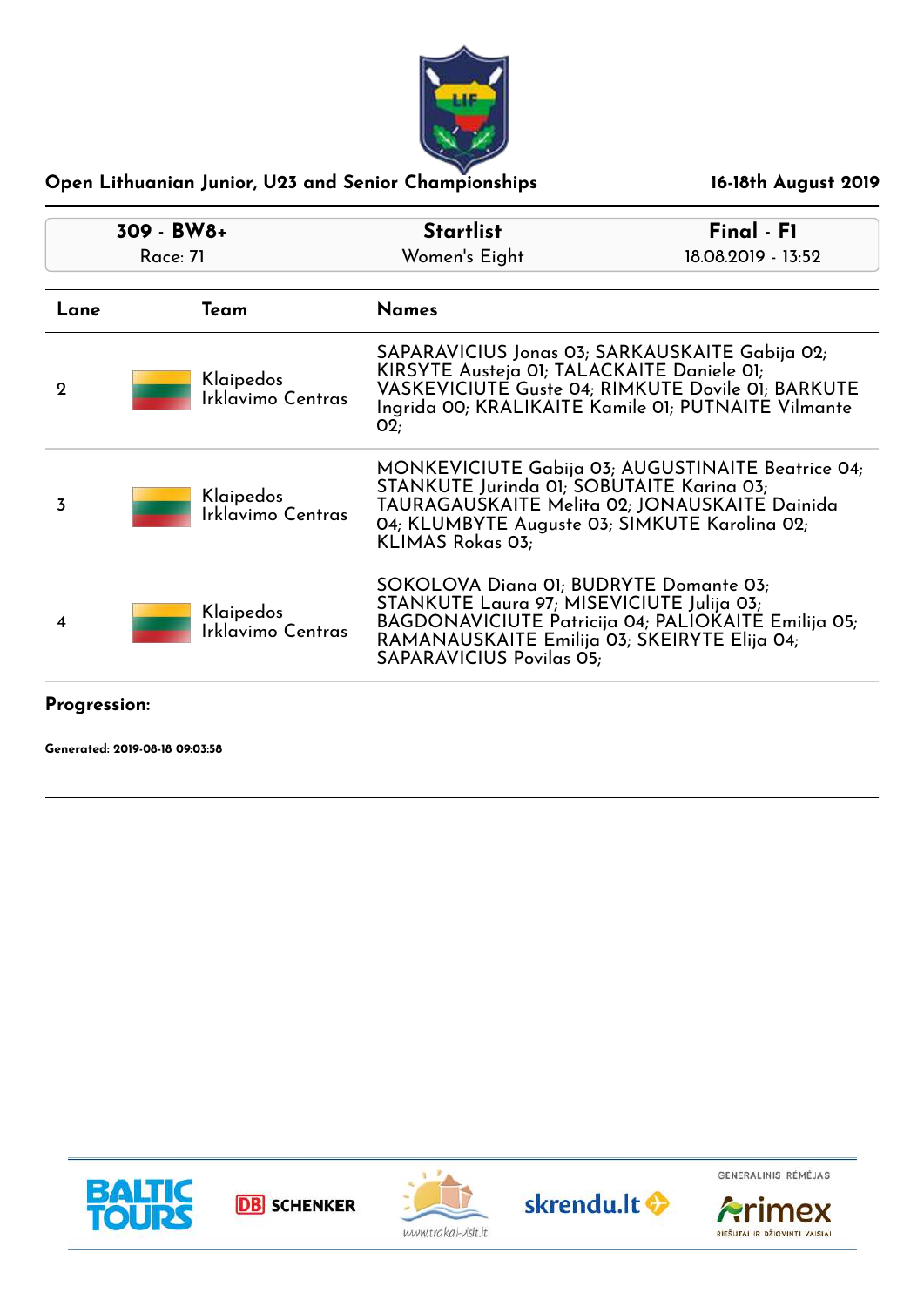

| $310 - BM2x$<br>Race: 72 |                                              | <b>Startlist</b><br>Men's Double Sculls                             | Final - FB<br>18.08.2019 - 14:02 |
|--------------------------|----------------------------------------------|---------------------------------------------------------------------|----------------------------------|
| Lane                     | Team                                         | <b>Names</b>                                                        |                                  |
| $\mathbf 2$              | Kauno Sporto<br>Mokykla<br><b>Bangputys</b>  | VENCLAVICIUS Lukas 04; VALASEVICIUS Benas 03;                       |                                  |
| 3                        | Kauno Sporto<br>Mokykla<br><b>Bangputys</b>  | SKAMAROCIUS Paulius 02; SARKAUSKAS Gediminas 02;                    |                                  |
| 4                        | Vilniaus Miesto<br>Sporto Centras -<br>IK 8+ | SIRVINSKAS Daumantas Romualdas 03; NIENIUS Tauras<br>O <sub>3</sub> |                                  |
| 5                        | Kupiskio KKSC                                | <b>BARONAS Nojus 05; RIAUBA Domantas 04;</b>                        |                                  |

# **Progression:**

**Generated: 2019-08-18 09:03:58**



**DB** SCHENKER





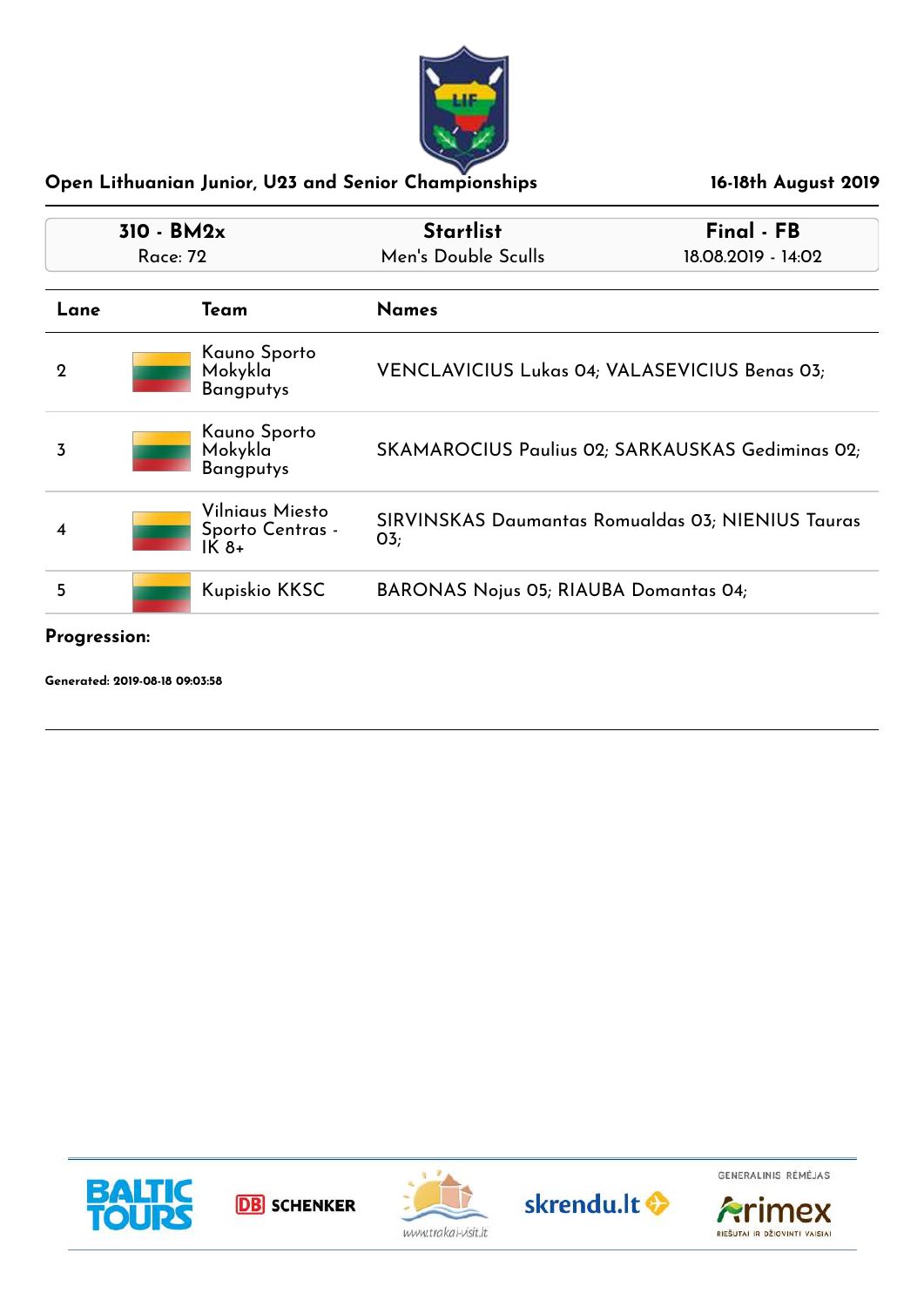

| 310 - BM2x<br><b>Race: 73</b> |   |                                             | <b>Startlist</b>                                | Final - FA |
|-------------------------------|---|---------------------------------------------|-------------------------------------------------|------------|
|                               |   |                                             | Men's Double Sculls<br>18.08.2019 - 14:09       |            |
| Lane                          |   | Team                                        | <b>Names</b>                                    |            |
|                               |   | Kauno Sporto<br>Mokykla<br><b>Bangputys</b> | CEPYS Aivaras 03; KATKEVICIUS Matas 03;         |            |
| $\mathbf{Q}$                  |   | Kazakhstan                                  | KLEPCHENKO Igor; KOTLYAROV Yaroslav;            |            |
| $\overline{3}$                |   | <b>KRSM-Favoritas-</b><br>VMSC 8+           | MASANAUSKAS Titas 01; PRUSINSKAS Virgilijus 01; |            |
| 4                             | 孄 | Moldova                                     | KIREI Oleksandr 06; ANTOHA Dmitri 05;           |            |
| 5                             |   | Trakai                                      | <b>BAREIKA Donatas; USCILA Modestas;</b>        |            |
| 6                             |   | Kauno Sporto<br>Mokykla<br>Bangputys        | CERNIUS Algirdas 01; CERNIUS Eigirdas 01;       |            |

#### **Progression:**

**Generated: 2019-08-18 09:03:58**



**DB** SCHENKER